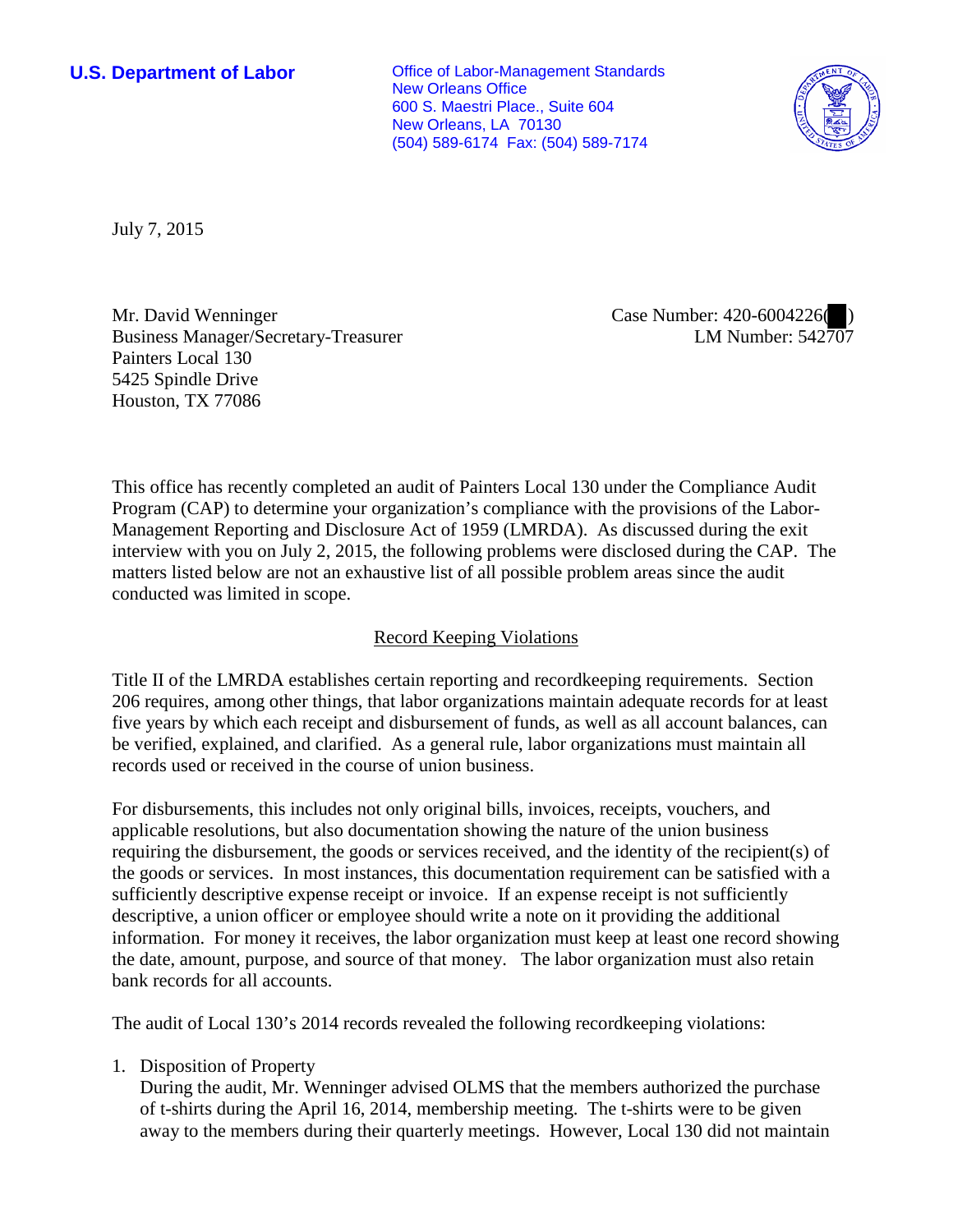records of which members received the t-shirts, when they received them, and a final inventory of the t-shirts.

District Council 88 Membership Development Specialist Juan Granados also advised OLMS that records were not maintained for the prizes given away to members, or the members' family, during the raffles held at the annual Christmas Party in December 2014.

The union must maintain records of any union property on hand at the beginning and end of each year. The union must retain an inventory or similar record of property on hand to verify, clarify, and explain the disbursement of \$1,479.03 for the purchase of the t-shirts. The union must also maintain records to verify who won the raffles and received the items purchased by Local 130, totaling \$1,887.38.

The union must record the date and members' names who received the t-shirts, raffled Christmas gifts, or other items.

2. Salary Authorization/Bylaws

Local 130's Bylaws, Article IX, Section I, states that all officers must attend the monthly meetings and Executive Board meetings to qualify for the monthly compensation. During the audit, Mr. Wenninger advised that the membership meetings are held quarterly and Executive Board meetings are seldom held, if at all. The union's Bylaws should contain the correct wording to reflect the officers' quarterly compensation, without the requirement to attend Executive Board meetings.

Based on your assurance that Local 130 will retain adequate documentation and update their local Bylaws in the future, OLMS will take no further enforcement action at this time regarding the above violations.

## Other Violations

The audit disclosed the following other violation(s):

Bylaws – Officers Duties

Local 130's Bylaws, Article VI, Section 2(D) and 2(E), refer to the International Constitution for details of the responsibilities of the financial secretary and treasurer. However, the District Council 88 Bylaws, Article V, Section 2 authorizes the District Council Business Manager/Secretary-Treasurer to assume the duties and responsibilities of the local financial secretary and treasurer. OLMS advised the union to revise its Bylaws so that it coincides with the Bylaws of District Council 88.

I want to extend my personal appreciation to Painters Local 130 for the cooperation and courtesy extended during this compliance audit. I strongly recommend that you make sure this letter and the compliance assistance materials provided to you are passed on to future officers. If we can provide any additional assistance, please do not hesitate to call.